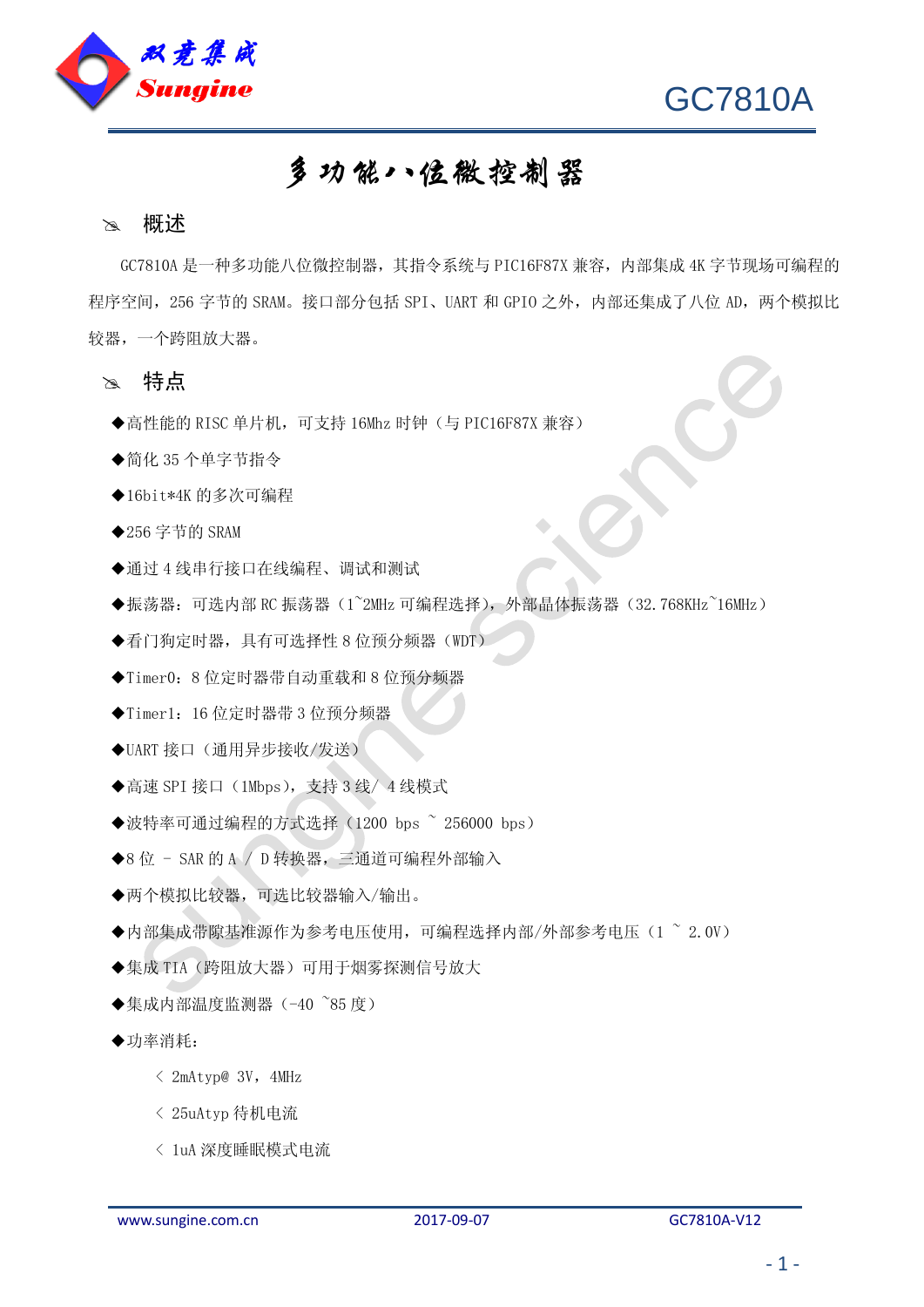



 $\overline{\phantom{a}}$ 

- 应用范围
	- ◆单芯片烟雾报警器
	- ◆温度测量与监控
	- ◆KEELOQ 遥控发射机和接收机
	- ◆带 RTC 功能的多功能控制应用

#### 28 电气特性

| 参数       | 符号                     | 测试条件      | 最小      | 典型             | 最大      | 单位              |
|----------|------------------------|-----------|---------|----------------|---------|-----------------|
| 工作电压     | <b>VDD</b>             | 正常工作      | $+2.7$  | $+3.0$         | $+3.6$  | $\vee$          |
| MTP 编程电压 | <b>VDD</b>             | 编程模式      | $-+2.7$ | $+3.3$         | $-+3.6$ | $\vee$          |
| 振荡频率     | <b>XOSC</b>            | 晶体        |         |                | 16      | <b>MHz</b>      |
| 工作电流     | <b>I</b> <sub>DD</sub> | 工作频率 4MHz |         | $\overline{2}$ | 4.0     | mA              |
| 休眠电流     | <b>ISLEEP</b>          |           |         | 25             | 30      | uA              |
| 储藏温度     | $T_A$                  |           | $-55$   | 25             | $+125$  | $\rm ^{\circ}C$ |
| 工作温度     | Т <sub>м</sub>         |           | $-40$   |                | $+80$   | °C              |

## 28 系统框图

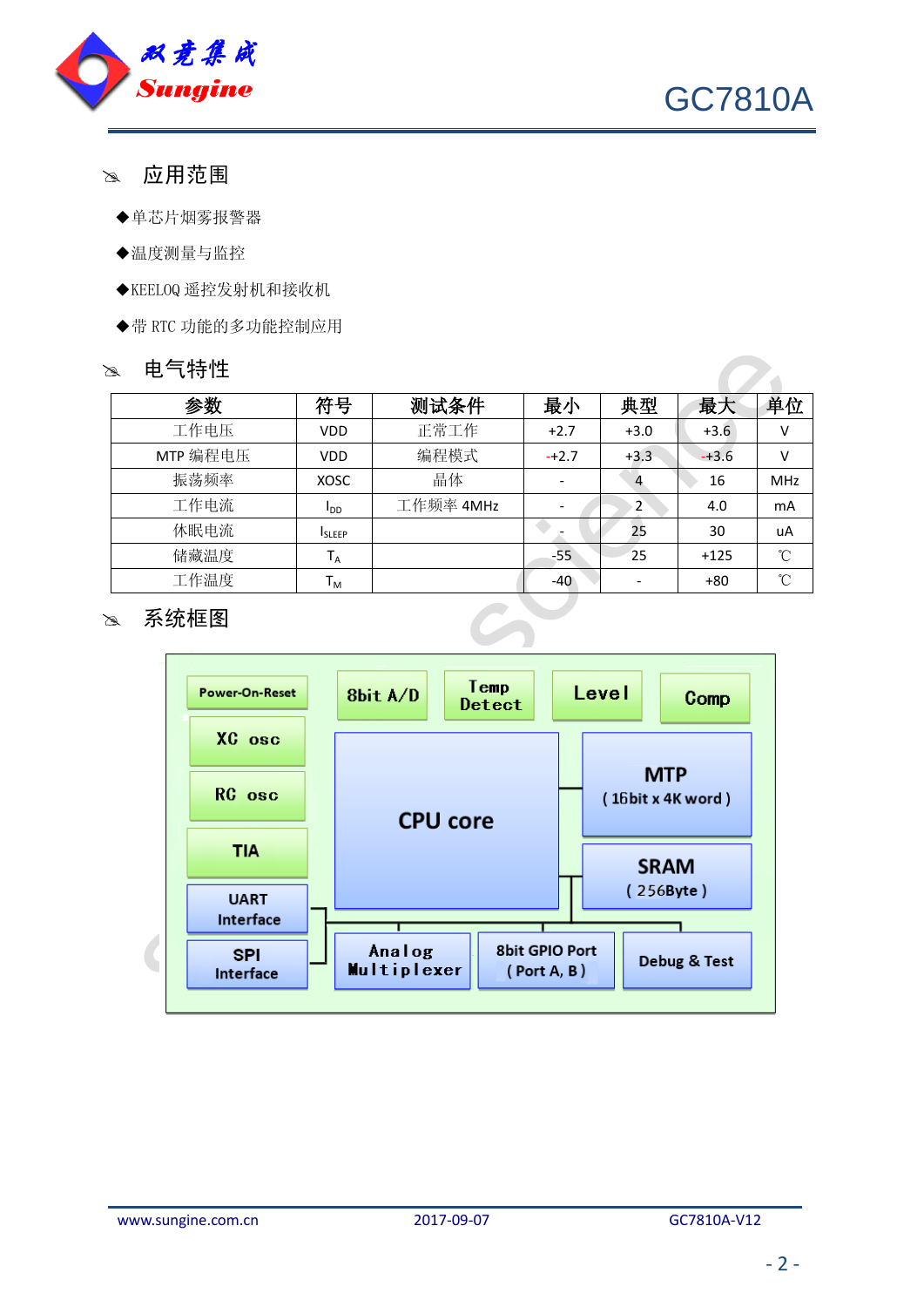

管脚图



SS0P24(8.65\*3.9\*1.4 e=0.635)

 $\overline{a}$ 

28 管脚说明

| 管脚 | 名称           | 输入/输出 | 描述                                     |  |  |
|----|--------------|-------|----------------------------------------|--|--|
| 3  | <b>RA7</b>   | I/O   | General Purpose IO PortA               |  |  |
|    | (XI)         | 1/O   | Oscillator Input                       |  |  |
| 4  | <b>RA6</b>   | 1/O   | General Purpose IO Port A              |  |  |
|    | (XO)         | /0    | Oscillator output                      |  |  |
| 5  | <b>MCLRB</b> |       | Reset input(L)                         |  |  |
| 6  | <b>TST</b>   | T     | Test Mode Setting Input(H)             |  |  |
|    | <b>RA5</b>   | I/O   | General Purpose IO Port A              |  |  |
|    | (CIN)        | I/O   | Capacitor connect Port for fire alarm  |  |  |
|    | (AIN2)       | T     | General Analog Input                   |  |  |
|    | <b>RA4</b>   | I/O   | General Purpose IO Port A              |  |  |
| 8  | (IRED)       | I/O   | Inrfra Red connect Port for fire alarm |  |  |
|    | (AIN1)       | T     | General Analog Input                   |  |  |
| 9  | <b>RA3</b>   | I/O   | General Purpose IO Port A              |  |  |
|    | (AINO)       | T     | General Analog Input                   |  |  |
| 10 | <b>RA2</b>   | I/O   | General Purpose IO Port A              |  |  |
|    | (TSM)        |       | Mode Set Input for Test Mode           |  |  |
|    | (XREFH)      |       | Reference High Level Setting Input     |  |  |

www.sungine.com.cn 2017-09-07 2017-09-07 GC7810A-V12

GC7810A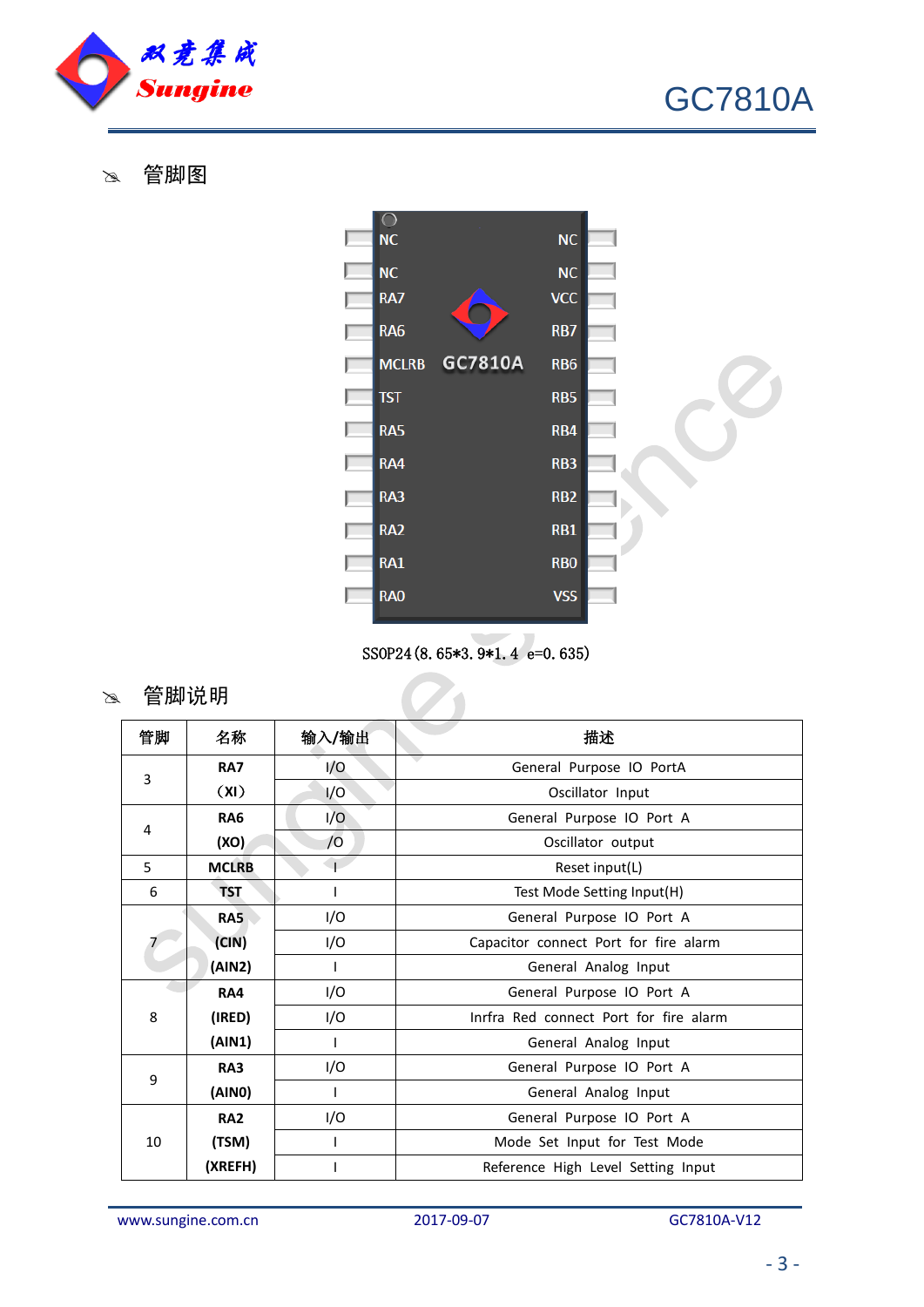

# GC7810A

| 11    | RA1             | I/O          | General Purpose IO Port A                      |  |  |
|-------|-----------------|--------------|------------------------------------------------|--|--|
|       | (TSK)           | T            | Serial Clock Input for Test Mode               |  |  |
|       | (XREFL)         | T            | Reference Low Level Setting Input              |  |  |
| 12    | <b>RA0</b>      | I/O          | General Purpose IO Port A                      |  |  |
|       | (TDIO)          | I/O          | Serial Data Port for Test Mode                 |  |  |
| 13    | <b>VSS</b>      | T            | <b>GND</b>                                     |  |  |
| 14    | RB <sub>0</sub> | I/O          | General Purpose IO Port B                      |  |  |
|       | (TX)            | $\Omega$     | Transmit Output for UART Interface             |  |  |
| 15    | <b>RB1</b>      | I/O          | General Purpose IO Port B                      |  |  |
|       | (RX)            | T            | Receive Input for UART Interface               |  |  |
| 16    | RB <sub>2</sub> | I/O          | General Purpose IO Port B                      |  |  |
|       | (CSN)           | O            | Chip Select Output for SPI Interface           |  |  |
|       | (RTO)           | $\Omega$     | Temperature Resistor Channel Generation Output |  |  |
| 17    | RB <sub>3</sub> | I/O          | General Purpose IO Port B                      |  |  |
|       | (SCK)           | O            | Serial Clock Output for SPI Interface          |  |  |
|       | (RFO)           | $\Omega$     | Reference Resistor Channel Generation Output   |  |  |
|       | RB4             | I/O          | General Purpose IO Port B                      |  |  |
| 18    | (SDO)           | 0            | Serial Data output for SPI Interface           |  |  |
|       | RB5             | I/O          | General Purpose IO Port B                      |  |  |
| 19    | (SDI)           | $\mathbf{I}$ | Serial Data input for SPI Interface            |  |  |
|       | (RHO)           | 0            | Humidity Resistor Channel Generation Output    |  |  |
| 20    | RB <sub>6</sub> | I/O          | General Purpose IO Port B                      |  |  |
|       | (CXO)           | O            | RC Oscillator output for R2FC                  |  |  |
| 21    | RB7             | I/O          | General Purpose IO Port B                      |  |  |
|       | (CXI)           | 木            | RC Oscillator Input for R2FC                   |  |  |
| 22    | <b>VCC</b>      | T            | 3V 电源引脚                                        |  |  |
| 1,2   | <b>NC</b>       |              |                                                |  |  |
| 23,24 |                 |              |                                                |  |  |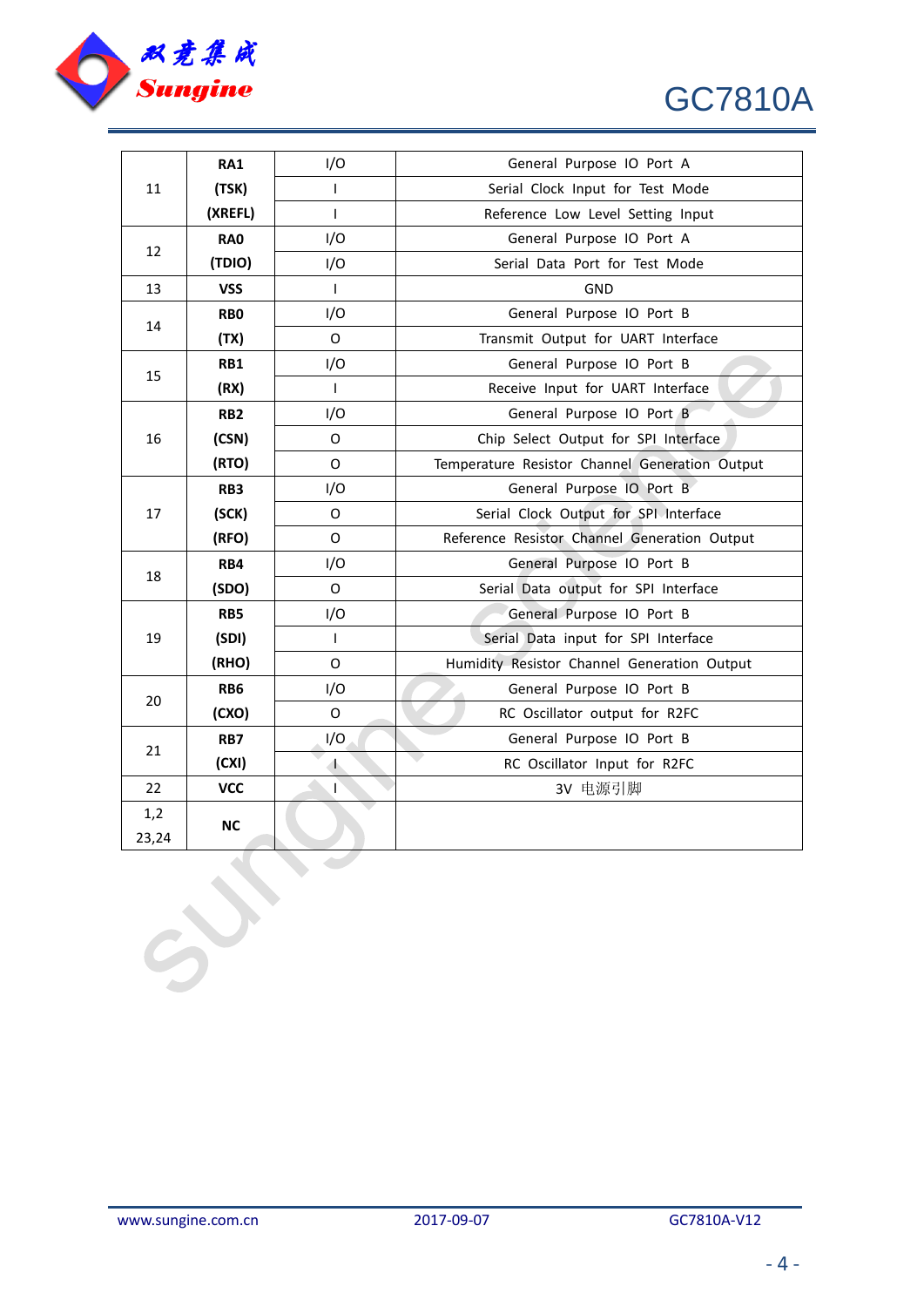

GC7810A

### 28 模拟多路复用器结构框图



 $\infty$  TIA 跨阻放大器用于红外烟雾报警器



图 2 红外报警芯片内部电路原理示意图

GC7810A 集成了开关电容放大器用于烟雾报警, 图 2 是内部工作原理示意图, 先采样再放大, 增益 Av = C1 / C2,放大后的电压 Vout 可送入内部的 A/D 或比较器输入进行烟雾量检测。图 3 是红外报警应 用外部电路。